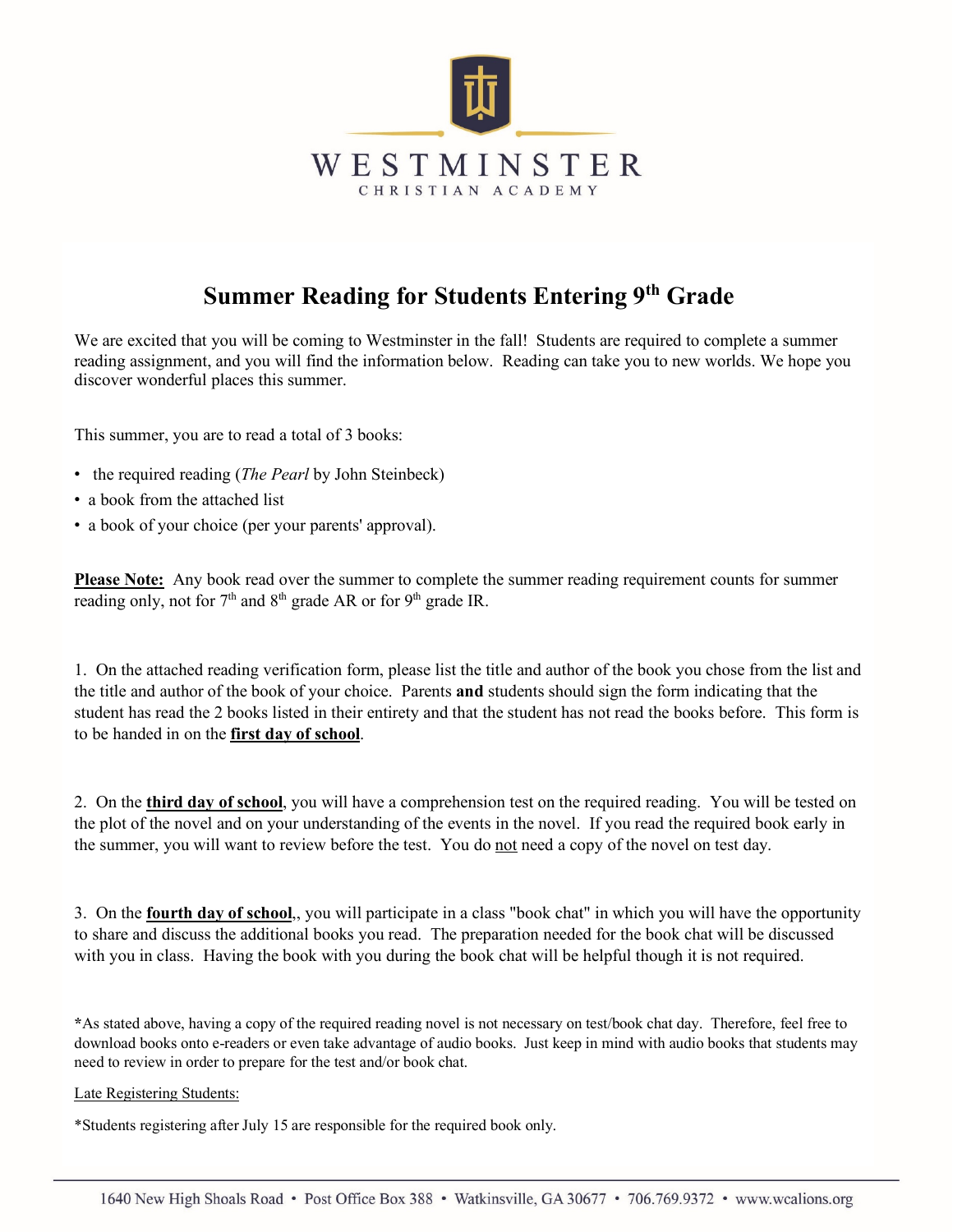### **WESTMINSTER CHRISTIAN ACADEMY SUMMER BOOK LIST**

### Students Entering 9th Grade

Below is a list of all sorts of book genres, various reading levels, and books that will appeal more to boys, more to girls, and to both equally. Read the book jacket; look up the book online. Choose with discretion so the experience is a good one!

Choose 1 of the following books. Record the book title and author on the attached reading verification form. Do **not** choose a book you have already read! **In addition to this list, any age appropriate biography is acceptable as a "book from the WCA list."**

**\***Any book in this series is acceptable **\*\***Any book by this author is acceptable.

TITLE AUTHOR

| Adventures of Sherlock Holmes, The                            | Doyle, Sir Arthur Conan      |
|---------------------------------------------------------------|------------------------------|
| All Quiet on the Western Front                                | Remarque, Erich Maria        |
| All Creatures Great and Small*                                | Herriot, James               |
| Black Arrow, The                                              | Stevenson, Robert Lewis**    |
| Boys in the Boat, The                                         | Brown, Daniel                |
| Clockwork Three, The                                          | Kirby, Matthew               |
| Connecticut Yankee in King Arthur's Court                     | Twain, Mark                  |
| Deadline.* (Ollie Chambers Series)                            | Alcorn, Randy                |
| Death on the Nile                                             | Christie, Agatha**           |
| Deep Enough for Ivory Bills                                   | Kilgo, James                 |
| Diary of Anne Frank, The                                      | Frank, Anne                  |
| Dust Bowl Diary, The                                          | Low, Anne Marie              |
| Eighty-Dollar Champion, The                                   | Letts, Elizabeth             |
| Every Single Second                                           | Springstubb, Tricia          |
| Fellowship of the Rings, The*                                 | Tolkien, J. R. R.**          |
| Hood*                                                         | Stephen Lawhead**            |
| In Greek Waters: The Story of the Grecian War of Independence | Henty, G. A.**               |
| Journey to the Center of the Earth                            | Verne, Jules**               |
| Killer Angels, The                                            | Sharaa, Michael              |
| Left Behind*                                                  | LaHaye, Tim & Jenkins, Jerry |
| List, The                                                     | Whitlow, Robert**            |
| Martian Chronicles, The                                       | Bradbury, Ray**              |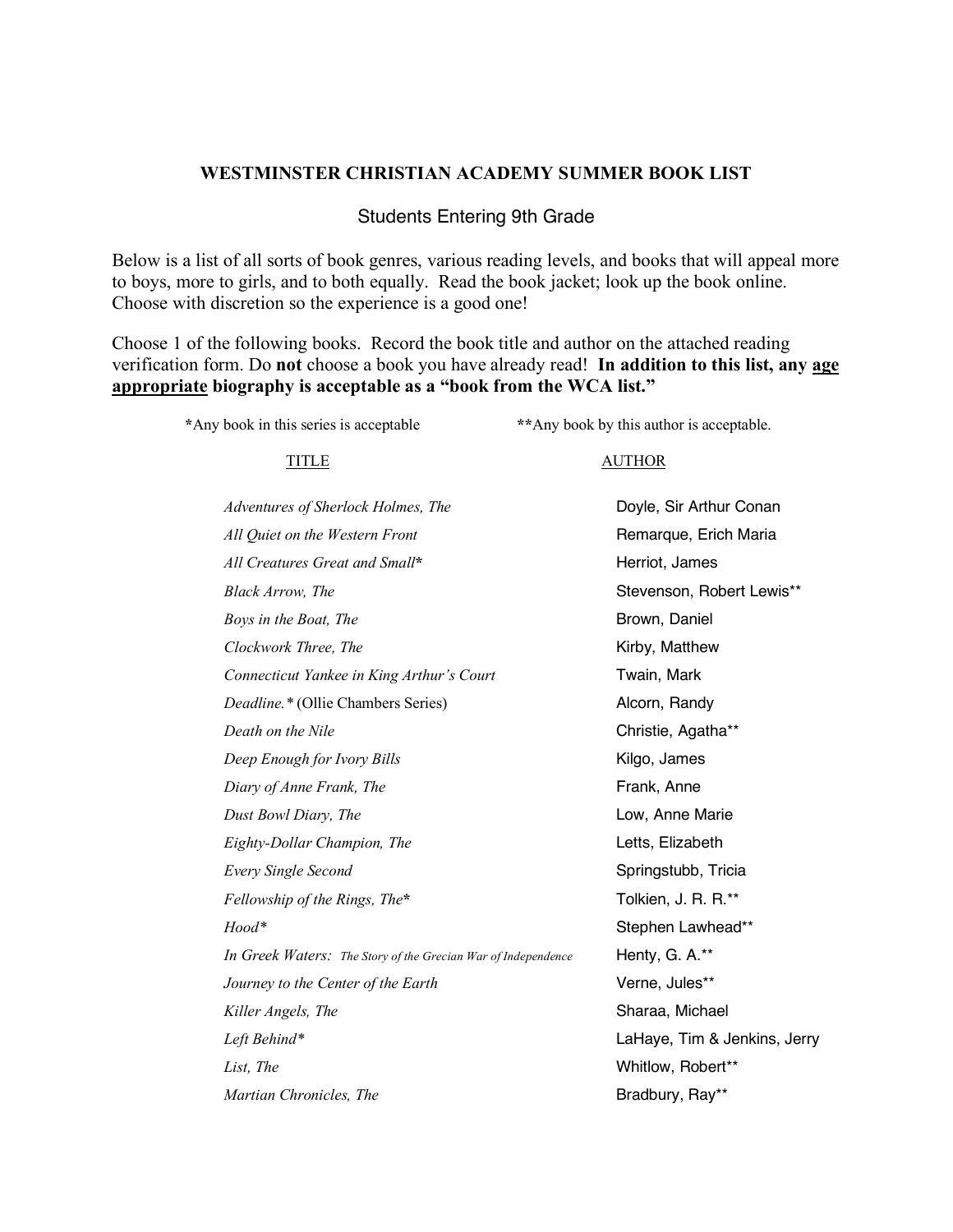*Maud* **Fishbane**, Melanie *Mindwar*<sup>\*</sup> Klaven, Andrew *Night* Wiesel, Elie **Pecan Man, The** Selleck, Cassie Dandridge *Out of the Silent Planet* Lewis, C.S.\*\* Rebecca **DuMaurier**, Daphne *Scarlet Pimpernel, The.* Orcyz, Baroness Emmaska *Seabiscuit* Hillenbrand, Laura *Silver Chalise, The* Costain, Thomas B. **Someone** Named Eva Wolf, Joan *Swiss Family Robinson, The* Wyss, Johann David *Taliesin\* (The Pendragon Cycle)* Lawhead, Stephen\*\* *The Time in Between* **Duenas, Maria** 

*Three Musketeers, The* **Dumas, Alexandre\*\*** *Through Gates of Splendor* Elliot, Elizabeth *Time Machine, The* **Wells, H. G.\*\*** *Watership Down* **Adams**, Richard

*What She Left Behind* Ellen Marie Wiseman